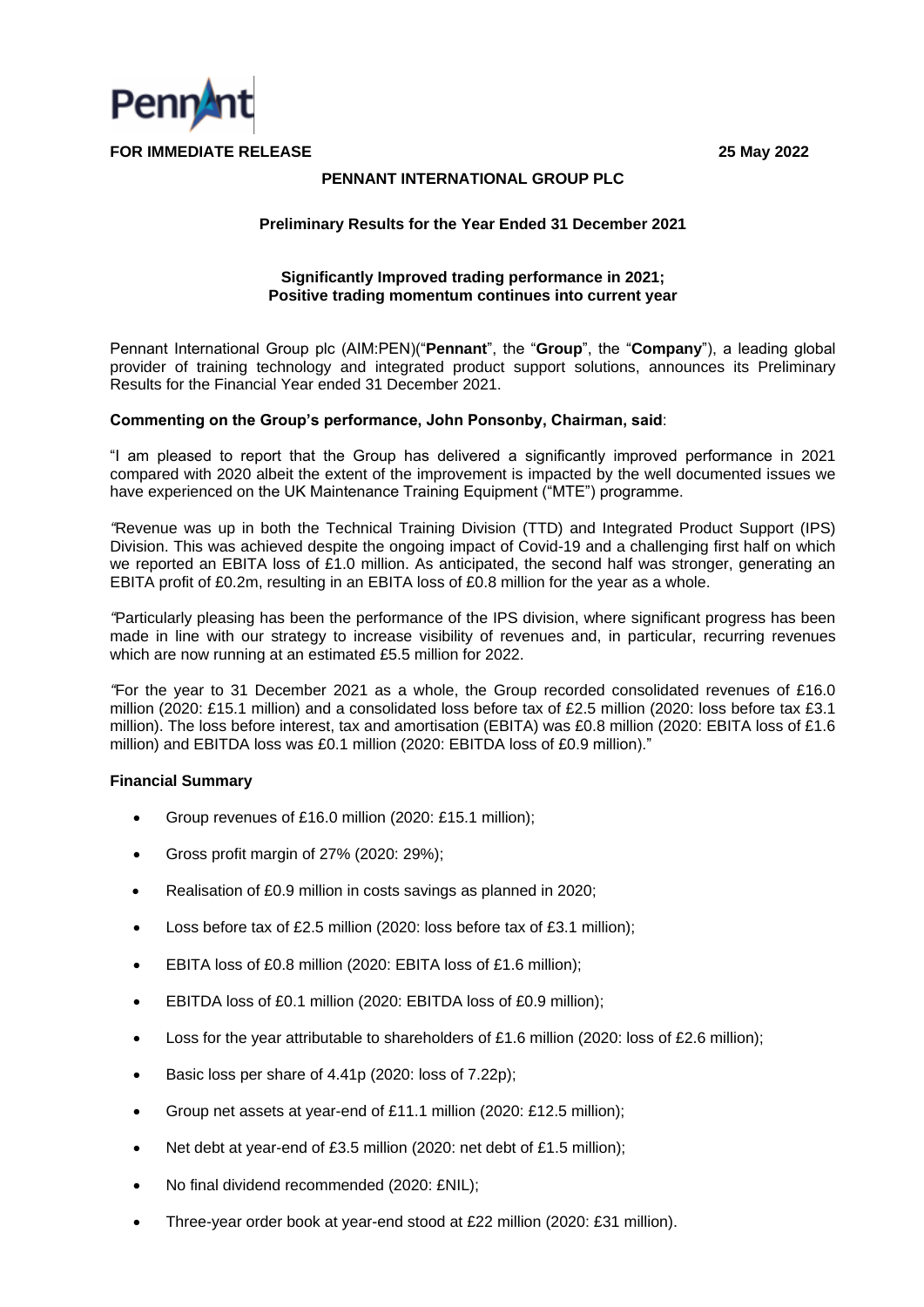# **Operational Summary**

New contract awards, amendments and operational achievements during the year are set out below:

- first commercial aerospace customer secured for IPS software and services in North America with a USD\$1.1 million contract value;
- continued on-time and on-budget delivery of the UK Helicopter programme valued at £3.4 million;
- successful installation and commission of generic training devices in Qatar, enabling revenue to be recognised;
- completion of build and factory acceptance on products for second Middle East customer, which were then delivered and installed in the second half; and
- award of Australian defence services contract worth AUD\$1.3 million.

# **Post period end highlights**

- Boeing Defence United Kingdom Limited (BDUK) £8.8 million contract awarded to Pennant. First milestone has been successfully passed.
- Awarded USD\$1.8 million contract for the supply of software and services to a second new customer in the North American commercial aerospace market.
- Received an order worth up to £250,000 from UK Defence for the supply of the Group's sophisticated, proprietary rotary-wing aircraft systems training software and related maintenance services.
- Accepted an offer, subject to contract, in excess of book value for the Group's property, Pennant Court which is now surplus to requirements due to the shift to hybrid working and the strategic focus on software development activities.
- Contracted three-year order book now stands at more than £32 million, with approximately £13 million is scheduled for recognition in 2022 and £13m in 2023, with the balance in 2024.

# **On current trading and prospects, Mr Ponsonby concluded:**

"Looking forward, we are confident that our Group performance metrics in 2022 will be achieved, and our strategy to continue to build our global footprint and develop long-term partnerships, will bring further sales. The post period end realignment of operations into a global delivery model will enable the full spectrum of Pennant's software, technology and services to be offered and delivered in all three key regions.

*"*The current year has started well. In March 2022, we finally secured the Major Programme for Boeing Defence United Kingdom Limited – a contract worth £8.8 million over three years. With other contract wins also secured, our contracted three-year order book now stands at more than £32 million.

*"*On this basis, the Board views prospects for 2022 with increasing confidence and looks forward to reporting a significantly improved performance for the current year.*"*

# **Enquiries:**

**Pennant International Group plc** [www.pennantplc.co.uk](http://www.pennantplc.co.uk/) Philip Walker, CEO David Clements, Commercial & Risk **Director** 

+44 (0) 1452 714 914

**WH Ireland Limited**<br>Mike Coe/ Sarah Mather **[www.whirelandplc.com/capital-markets](http://www.whirelandplc.com/capital-markets)**<br> $+44$  (0) 207 220 1666  $+44$  (0) 207 220 1666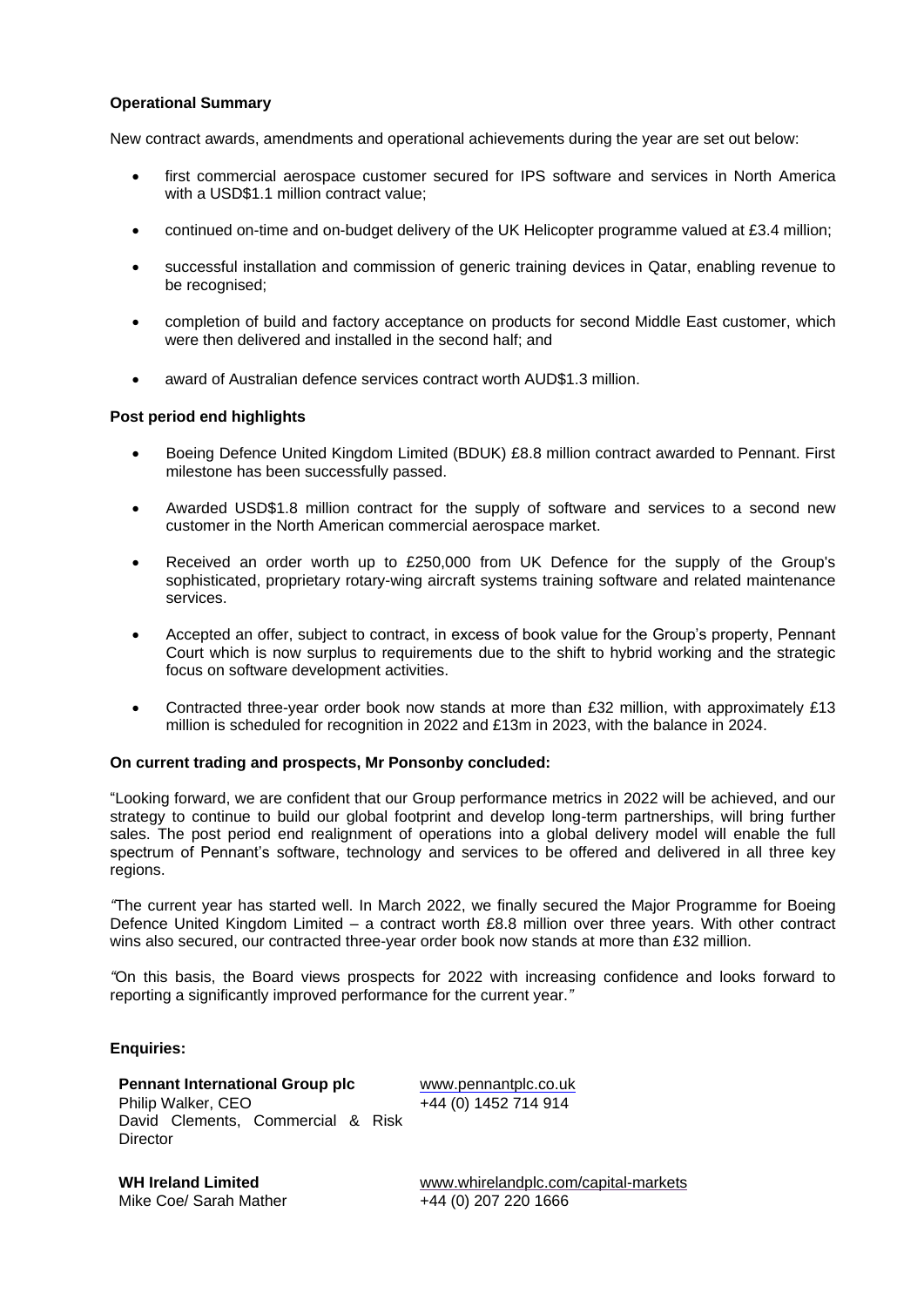Walbrook PR (Financial PR) pennant@walbrookpr.com

Paul Vann / Tom Cooper +44 (0)20 7933 8780; +44 (0)7768 807631

*This announcement contains inside information for the purposes of Article 7 of the UK version of Regulation (EU) No 596/2014 which is part of UK law by virtue of the European Union (Withdrawal) Act 2018, as amended ("MAR"). Upon the publication of this announcement via a Regulatory Information Service, this inside information is now considered to be in the public domain***.**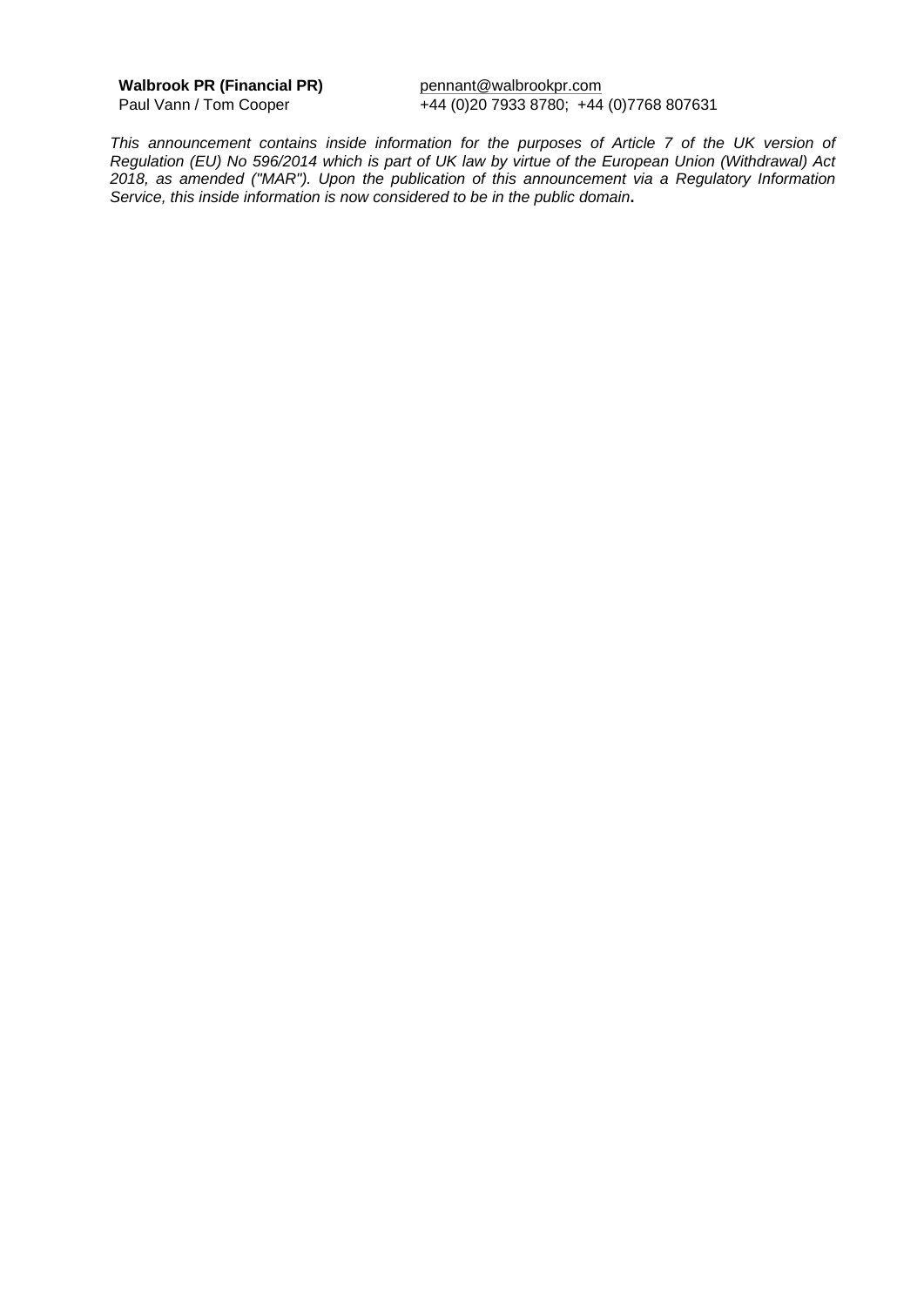#### **CHAIRMAN'S STATEMENT**

I am pleased to report that the Group has delivered a significantly improved performance in 2021 compared with 2020 albeit the extent of the improvement is impacted by the issues we have experienced on the General Dynamics MTE programme.

Revenue was up in both the Technical Training Division (TTD) and Integrated Product Support (IPS) Division. This was achieved despite the ongoing impact of Covid-19 and a challenging first half upon which we reported an EBITA loss of £1.0 million. As anticipated, the second half was stronger, generating an EBITA profit of £0.2 million, resulting in an EBITA loss of £0.8 million for the year as a whole.

Particularly pleasing has been the performance of the IPS division where significant progress has been made in line with our strategy to increase visibility of revenues and, in particular, recurring revenues which are now running at an estimated £5.5 million for 2022.

# **Our Strategy**

The underlying strengths of Pennant – our long-term customer relationships, our specialist services and our quality-assured reputation – remain the solid foundations of our proposition and present formidable barriers to entry for any new market entrants.

Our focus remains firmly on increasing the proportion of the Group's revenues which derive from the sale of software and services, particularly those of a recurring nature, while expanding the Group's market coverage and addressing gaps in the product range through the Group's 'Innovation' programmes.

In addition, the Group continues to seek other strategic opportunities to partner with or acquire complementary businesses.

Post period end, the Group has realigned operations to enable effective and efficient global delivery, with the Group organised into key regions (UK, EU & Middle East, North America, and Australia). This is designed to allow the 'full spectrum' of Pennant products and services to be offered and delivered in all three regions.

# **Key Financials**

For the year ended 31 December 2021, the Group recorded consolidated revenues of £16.0 million (2020: £15.1 million). Turnover was underpinned by the Group's contracted revenue base, in particular, the continued delivery of the Group's overseas services contracts and the successful achievement of a number of operational milestones.

The decisive action taken to realign costs in 2020 has resulted in an annualised staff costs reduction of £0.9 million.

The Group posted a consolidated loss before tax of £2.5 million (2020: loss before tax £3.1 million) with an EBITA loss of £0.8 million (2020: EBITA loss £1.6 million).

# **Dividend**

Taking account of the Group's 2021 financial performance, the trading outlook and the Group's cash position, the Directors believe that it is both prudent and in the Company's and shareholders' current best interests to retain cash for working capital.

The Board will therefore not be recommending the payment of a final dividend for the year ended 31 December 2021.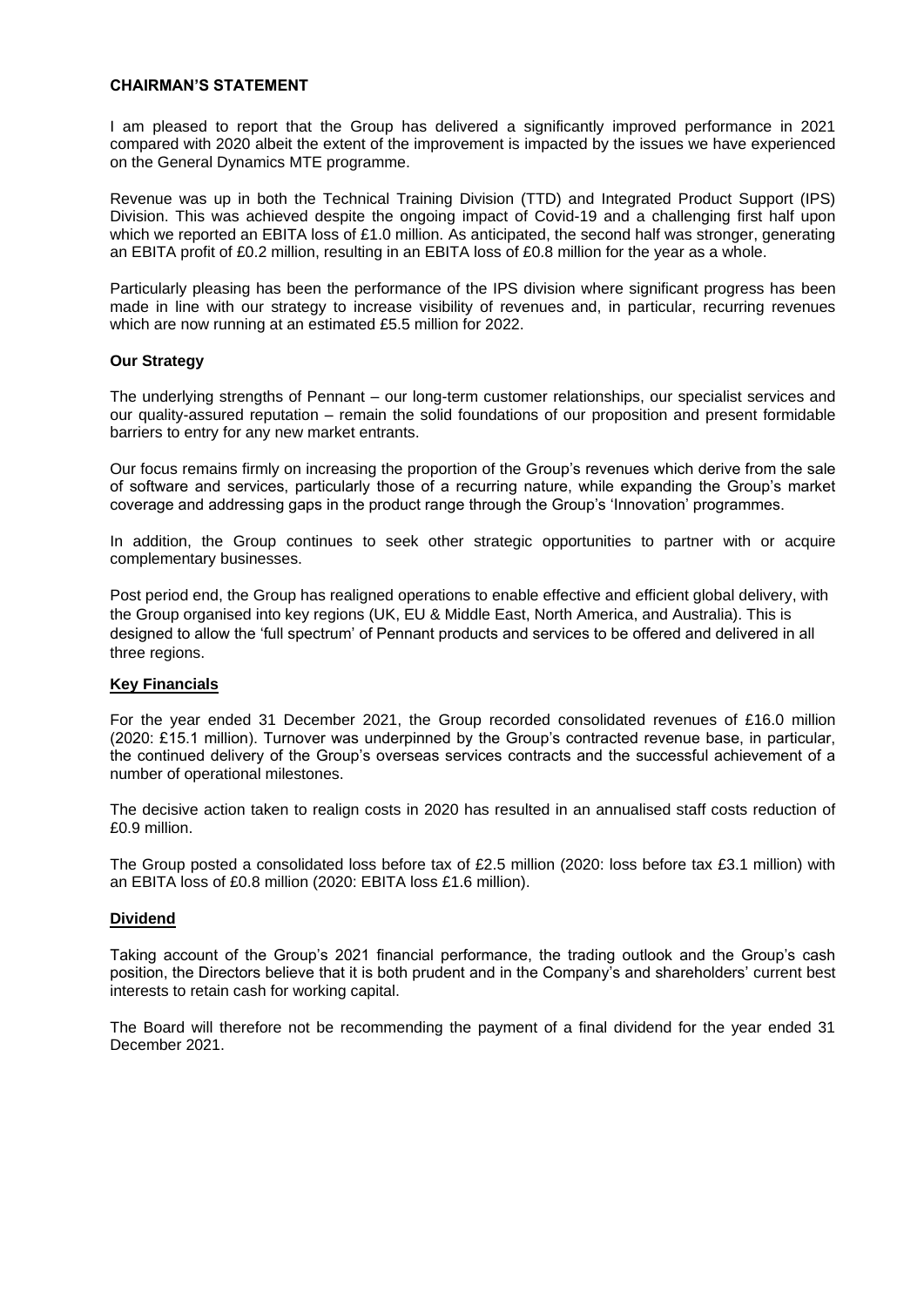# **Our People**

To deliver a successful set of results in 2022, the Group must have a committed workforce, appropriately incentivised and motivated. Under extraordinarily difficult circumstances, I would like to publicly thank all of our employees for their commitment to supporting the Group's intent for 2021 and for the flexibility they have demonstrated in meeting specific contract outputs.

It is also our people we rely on to deliver our strategy and in order to deliver a successful set of results in 2022 we must pay particular attention to their needs going forward and as a Board we remained focused on supporting them.

# **Governance**

The Board is committed to maintaining robust corporate governance. It has worked closely with its advisors and in 2021 monitored governance frameworks to ensure strong, proportionate governance throughout the Group; this is important given the number of geographies in which we are present. The Board has established appropriate risk management procedures and keeps key risks to the Group under regular review.

# **Contracted Order Book & Pipeline Update**

The conversion of the Group's pipeline into new orders continued to be impacted during the Period but proceeded broadly in line with expectations in the second half of the year, with a strong final quarter. The Group has maintained this trading momentum into 2022 with over £10 million of new orders secured during the first quarter, as highlighted in the Contracts & Order Book Update announcement released on 23 March 2022. The post period end contract wins have delivered a strong start to the current year, with the contracted order book now standing at £32 million.

The overall value of the Group's active pipeline (including the Major Programme) at year-end was in excess of £60 million.

# **Outlook**

Looking forward, we are confident that our Group performance metrics in 2022 will be achieved, and our strategy to continue building our global footprint and developing long-term partnerships, will generate further sales. The post period-end realignment of operations into a global delivery model will enable the full spectrum of Pennant's products and services to be offered and delivered in all three key regions.

The current year has started well. In January we finally secured the Major Programme for Boeing Defence United Kingdom Limited – a contact worth £8.8 million over three years. With other contract wins also secured, our contracted three-year order book now stands at more than £32 million.

On this basis, the Board views prospects for 2022 with increasing confidence and looks forward to reporting a significantly improved performance for the current year.

In addition, the Board believes that the Group's underlying strengths - our long-term customer relationships with governments and major OEMs, our specialist services and our quality-assured reputation - will continue to provide a solid foundation for continued recovery and long-term success.

J Ponsonby Chairman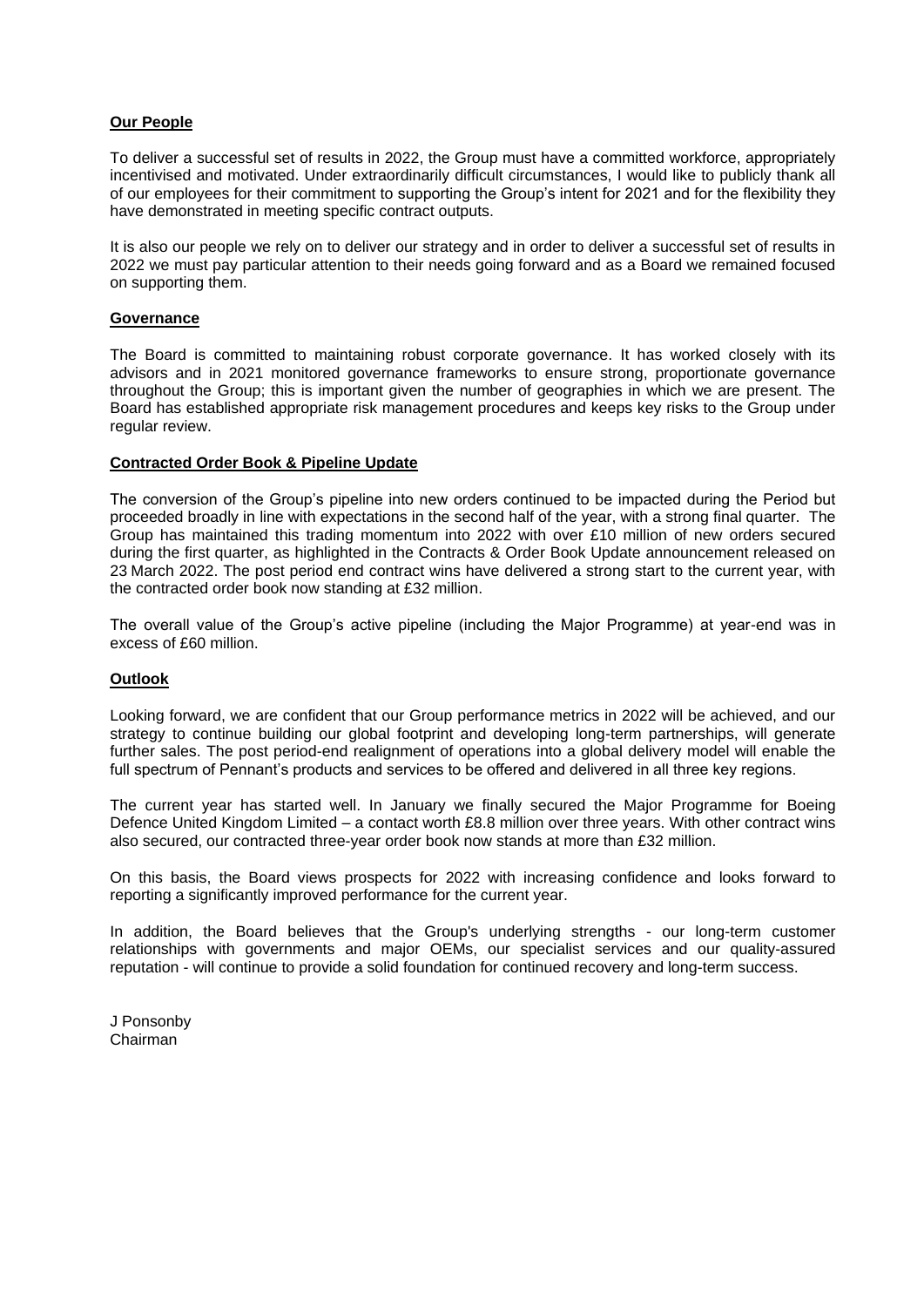# **CHIEF EXECUTIVE'S REVIEW**

#### **Encouraging signs**

The year under review has seen significant progress made both financially and strategically despite the continuing impact of Covid-19 across the Group's main markets, and the challenges and the well documented impact of the MTE programme.

The successful integration of the R4i suite of software, coupled with the structural and operational changes implemented have advanced the Group's strategic objectives, to diversify and enhance our recurring revenue streams, thereby reducing our historic reliance on substantial engineered-to-order contracts, whilst also improving efficiency.

# **Financial review**

The results and the key financial performance indicators are set out below.

#### **Performance**

Revenue for the year was delivered in line with expectations, with solid progress and improved revenues achieved across both divisions.

The Group's contracted order book remained resilient with a good performance achieved in North America and Australia and, as anticipated, the business produced a much-improved performance in the second half of 2021.

The post period-end contract wins have ensured momentum has continued into 2022, with the contracted order book now standing at £32 million.

The table below highlights the second half improvement.

| £m                                    | H <sub>1</sub> | H <sub>2</sub> | 2021       |
|---------------------------------------|----------------|----------------|------------|
| Revenue                               | 7.4            | 8.6            | 16.0       |
| <b>Gross Profit</b><br>Gross Profit % | 1.6<br>21%     | 2.8<br>33%     | 4.4<br>27% |
| Admin Costs (net of Other Income)     | (3.2)          | (3.3)          | (6.5)      |
| <b>Operating Margin</b>               | (1.7)          | (0.5)          | (2.2)      |
| <b>EBITA</b>                          | (1.0)          | 0.2            | (0.8)      |

The gross profit margin for the period was 27% (2020: 29%) with the impact of the MTE programme masking the underlying improvements delivered during the period which shows an underlying gross margin of 41%.

Staff costs decreased to £8.7 million (2020: £9.6 million), benefitting from the positive impact of the revised operational structure, generating a net £0.9 million reduction.

As a result, the operating margin recovered to a loss of £2.2 million (2020: operating loss £3.0 million) and an EBITA loss of £0.8 million (2020: EBITA loss £1.6 million).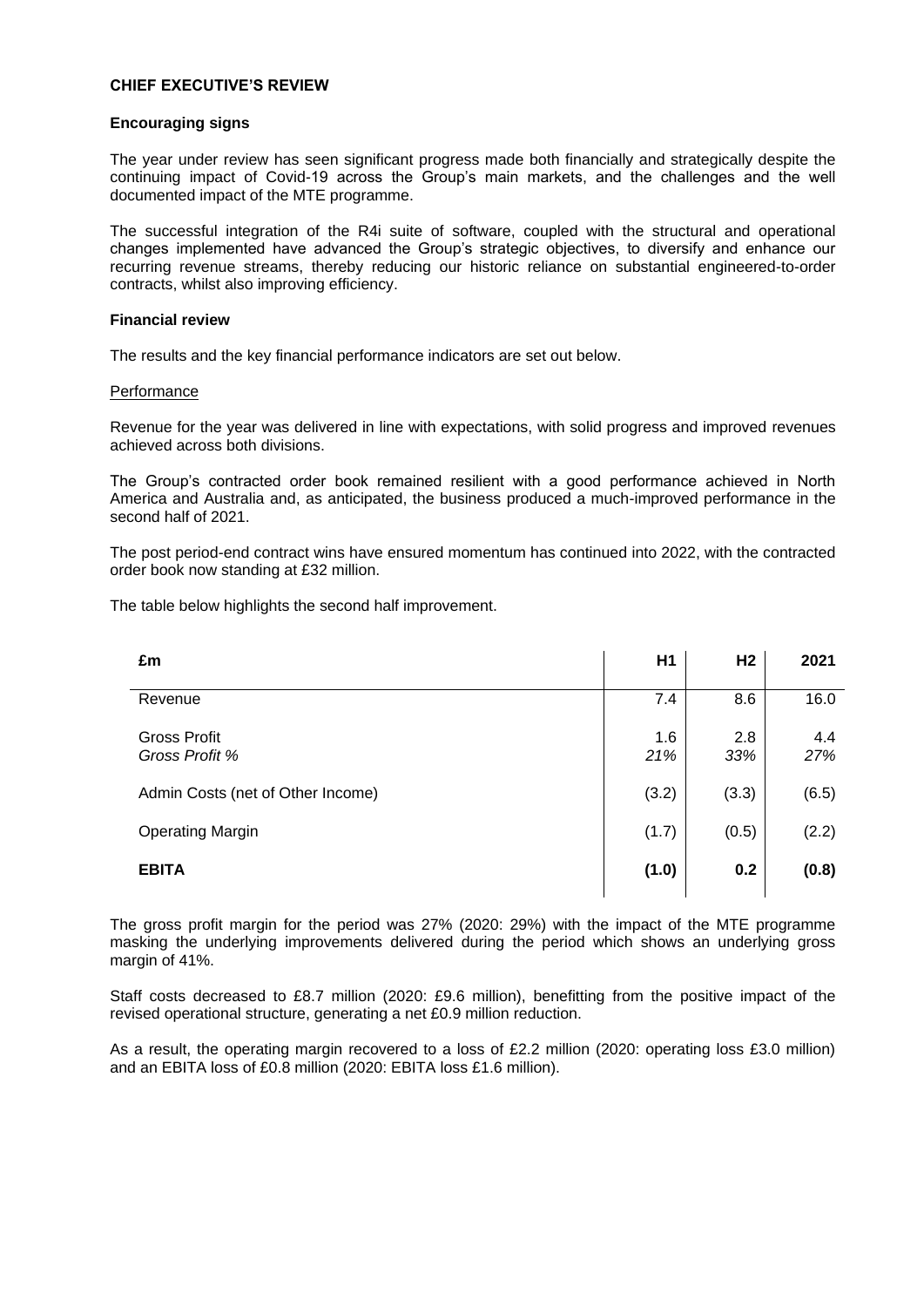# **Underlying performance**

Whilst the Group's performance demonstrates signs of improvement, the overall result was significantly impacted by the MTE programme with its continuing and well publicised challenges impacting the business.

As outlined in previous announcements, the challenges of the MTE Programme negatively impacted the financial performance of the TTD and Group result throughout the year.

The MTE programme is scheduled to complete within 2022, although in order to accommodate MOD facilities readiness, the delivery and acceptance testing of the second set of MTE devices are now anticipated to take place in July and September 2022 respectively. It is anticipated that the contract will have little or no further financial impact on the current year.

Notwithstanding the impact of this specific programme, the underlying performance of the Group demonstrates encouraging signs of recovery as illustrated in the table below.

| £m                                      | <b>Excl</b><br><b>MTE</b> | <b>MTE</b>     | 2021       |
|-----------------------------------------|---------------------------|----------------|------------|
| Revenue                                 | 14.2                      | 1.8            | 16.0       |
| Cost of sales                           | (8.4)                     | (3.2)          | (11.6)     |
| Gross Profit / (Loss)<br>Gross Profit % | 5.8<br>41%                | (1.4)<br>(78%) | 4.4<br>27% |
| Admin Costs (net of Other Income)*      | (6.5)                     | ۰              | (6.5)      |
| <b>Operating Margin</b>                 | (0.7)                     | (1.4)          | (2.2)      |
| <b>EBITA</b>                            | 0.6                       | (1.4)          | (0.8)      |

*\* Admin costs associated with the delivery of the MTE programme are excluded from the above analysis*

# **Year-end order book**

At 31 December 2021, the Group's three year contracted order book stood at £22 million (2020: £31 million), of which £10 million of revenue (2020: £14 million) is scheduled for recognition in 2022 based on anticipated completion of generic products, execution of software & services projects and progress made on engineered-to-order contracts.

Following additional contract wins after the year-end, including the BDUK award, the current three year contracted order book now stands at £32 million, of which approximately £13 million is scheduled for recognition in 2022 and £13 million in 2023.

Of the total order book, 42% (2020: 46%) is denominated in sterling, 36% (2020: 39%) is denominated in Canadian dollars and 22% (2020: 15%) is denominated in Australian dollars. Any movement of sterling to the Canadian or Australian dollars would potentially impact the IPS business.

# **Taxation**

The Group's tax position shows a tax credit of £0.9 million (2020: tax credit of £0.5 million). The Group has unrelieved UK tax losses carried forward of £6.7 million (2020: £4.5 million), all of which has been recognised in the deferred tax balance as at 31 December 2021.

# **Research & development**

Research and development tax credits claimed in the UK during the year amounted to £1.4 million (2020: £1.6 million), with further claims on current projects expected to be made during 2022. These claims relate to the development of innovative new software products, many of which now form part of Pennant's enhanced product portfolio and are being successfully sold internationally.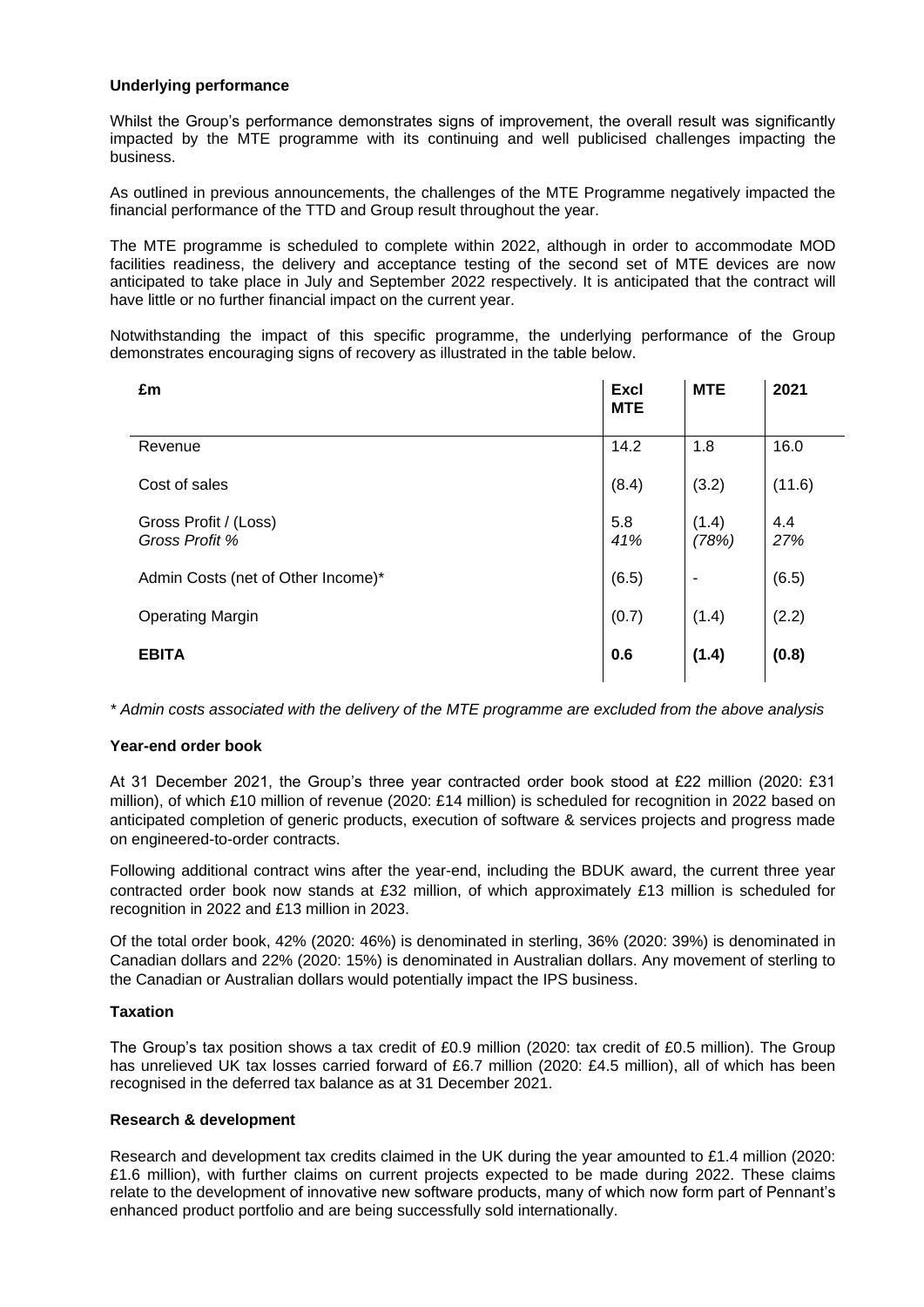In line with the Group's core strategic objectives, investment in innovation has been targeted to expand the Group's market coverage, addressing gaps in the product range and improving the overall customer proposition. During the period, the Group invested circa £1.0 million in the development of new and enhanced solutions and the following new products were successfully completed or were under development:

- GenS software (OmegaPS successor product) release 1;
- Engine Systems Start Trainer modular software training solution;
- New Signal Sighting software system developed for Network Rail; and
- Upgraded Loadmaster virtual software training system developed for US market.

Pennant anticipates that it will continue to invest in new technology-led solutions during 2022 albeit, given the stage of development of its pipeline, investment will be at a lower level than in 2021. The Group has an active pipeline of potential product innovations and improvements that are undergoing a detailed assessment process with a view to obtaining Board funding approval if a business case can be established.

# **Cashflow**

Cash used in operations amounted to £0.1 million (2020: cash generated in operations of £3.1 million). This reflects the stage of completion on major programmes with contract milestones to be achieved in 2022 ahead of invoicing and cash payments being received.

The Group had net borrowings at the year-end of £3.5 million (2020: net borrowings of £1.5 million) excluding lease liabilities.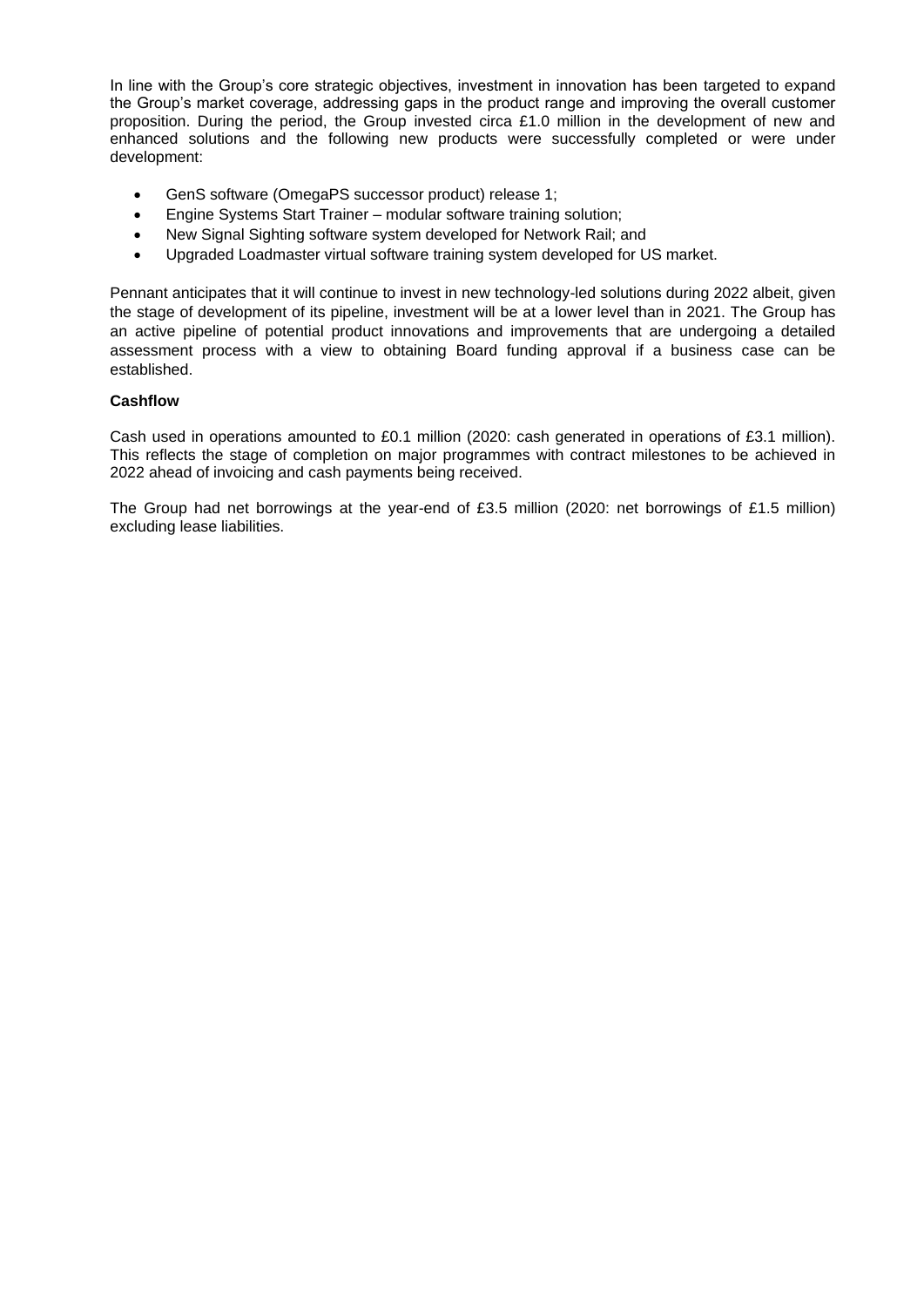# **Divisional performance**

Divisional financial performance is set out below and further information about the business of each division is provided in the 'About Pennant' section of the Annual Report.

# Integrated Product Support (IPS)

The Group's IPS division has traditionally focused on the development of the OmegaPS LSAR software product and the provision of consultancy, training and support services in relation thereto.

The successful integration of the R4i software suite alongside the existing OmegaPS suite of products has significantly enhanced the Group's operational footprint in Australia and the United States to deliver software and consultancy programmes, providing much greater traction in and between two of the Group's principal target markets.

The table below summarises the improvements in revenue and contribution.

|                                | 2021<br>£m | 2020<br>£m |
|--------------------------------|------------|------------|
| Revenue                        |            |            |
| - Products & Licenses          | 1.1        | 0.5        |
| - Maintenance                  | 1.4        | 1.3        |
| - Services                     | 3.1        | 3.5        |
| <b>Total</b>                   | 5.6        | 5.3        |
| <b>Divisional Contribution</b> | 0.9        | 0.5        |
| Allocation of Group costs      | (0.7)      | (0.6)      |
| Profit / (Loss) for the period | 0.2        | (0.1)      |

Of the revenues above, maintenance and services revenues are essentially recurring revenues with product and licenses representing new sales that will subsequently lead to additional recurring revenues.

In both 2021 and 2020, recurring revenues accounted for the majority of revenues (80%). Services revenues in 2021 were impacted by the timing of a contract renewal in Canada (resolved in December 2021) which resulted in reduced billing in the final quarter of the year and a drop in annual revenues. Recurring revenues were primarily generated from consultancy services (55%) and long-term software maintenance agreements (25%), predominantly in North America and Australia.

The significant increase in Product & Licenses was driven by R4i software sales, with the associated recurring maintenance revenues (circa 20% per annum) to follow.

During the year Pennant secured its first commercial aerospace customer for S1000D software and services in North America.

Strategically the Group continues to invest in the internally funded development of our Omega PS successor product, known as GenS (redesigned to ensure legacy, current and future LSA standards are quickly and easily supported, with a modern, easy to use interface). The first version was released in 2021 with the full product suite expected to be released in early 2023.

The divisional contribution was much improved in 2021 resulting in a profit for the period (after the allocation of Group costs) of £0.2 million compared to a loss of £0.1 million in the prior year.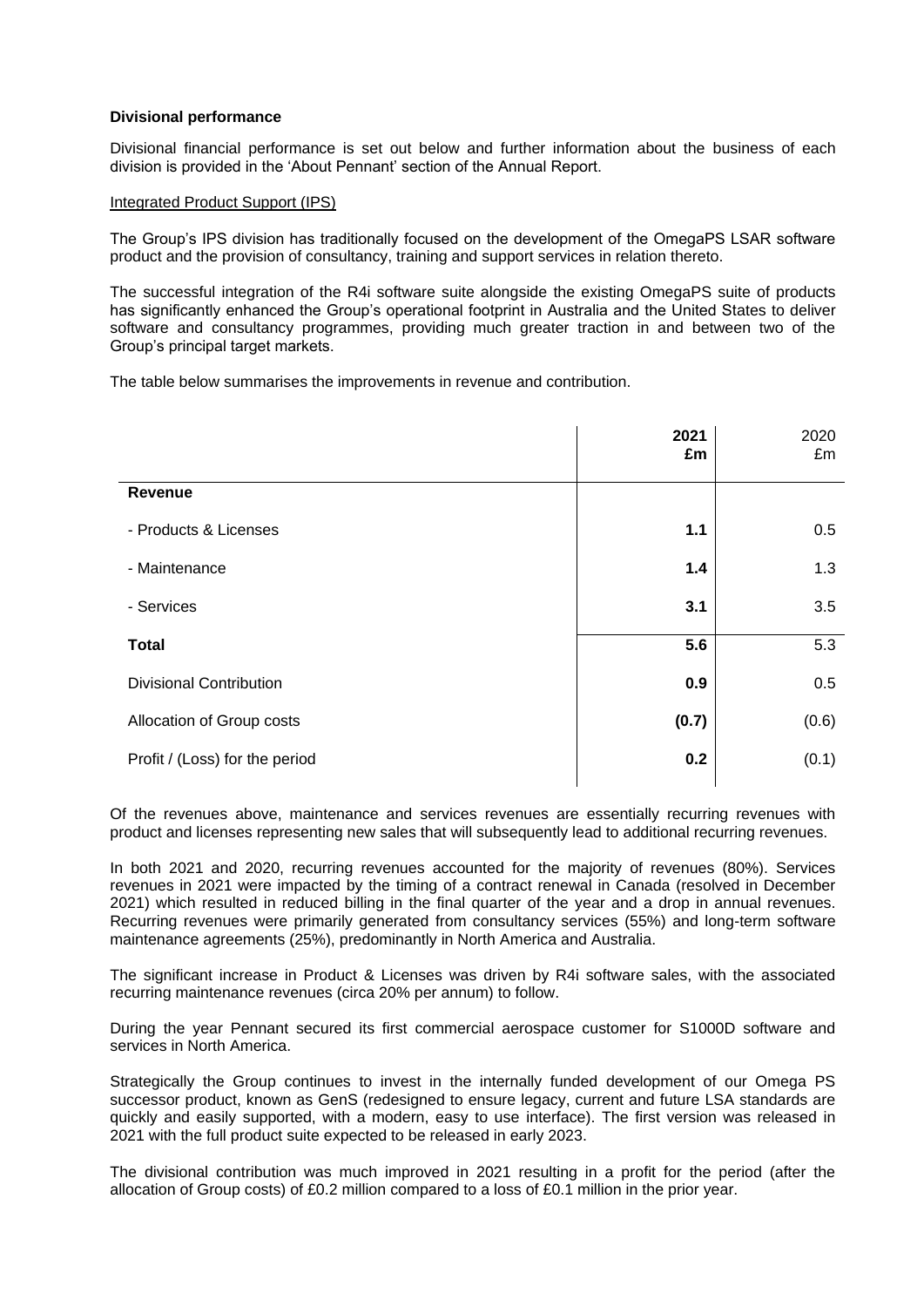Post period contract wins, including securing a second commercial aerospace customer, have maintained momentum in the software business resulting in contracted run rate revenues of approximately £7 million for 2022, of which £5.5 million is considered to be recurring revenue.

It is pleasing to see the improved visibility that this Division's recurring revenue provides and the Board remains highly focused on increasing the proportion of Group sales generated from these services.

# Technical Training Division (TTD)

Revenues for the year increased by £0.5 million to £10.3 million (2020: £9.8 million) primarily as a direct result of the delivery of the contracted order book.

The Group's TTD is focused on the design and build of generic and platform-specific training solutions and the provision of related technical and support services.

The performance of TTD is summarised below:

|                                | 2021<br>£m | 2020<br>£m |
|--------------------------------|------------|------------|
| Revenue                        |            |            |
| - Engineered                   | 4.2        | 3.6        |
| - Generic                      | 2.6        | 2.7        |
| - Technical Services & Support | 3.5        | 3.5        |
| <b>Total</b>                   | 10.3       | 9.8        |
| <b>Divisional Contribution</b> | (1.0)      | (1.6)      |
| Allocation of Group costs      | (1.4)      | (1.3)      |
| Loss for the period            | (2.4)      | (2.9)      |

Revenues from TTD were predominantly generated from product sales, which accounted for 66% (2020: 64%) of the divisional revenues.

The balance of revenues was generated from the strong recurring technical and support services business which was largely stable throughout the year.

During the period notable operational achievements included:

- o critical design review successfully passed on UK Helicopter trainer programme, on time and on budget;
- o after significant Covid-19 related delays, successful installation and commission of generic training devices in Qatar, enabling revenue to be recognised; and
- o completion of build and factory acceptance on products for second Middle East customer, ready for delivery and installation in the second half.

# **Board change**

On behalf of the Board, I would like to take this opportunity to thank Mervyn Skates, who stood down as a Director in April 2022, for his service over the last three years. Mervyn has played a key role in developing Pennant's operational delivery governance, leading the development of technical training solutions. We wish Mervyn every success for the future.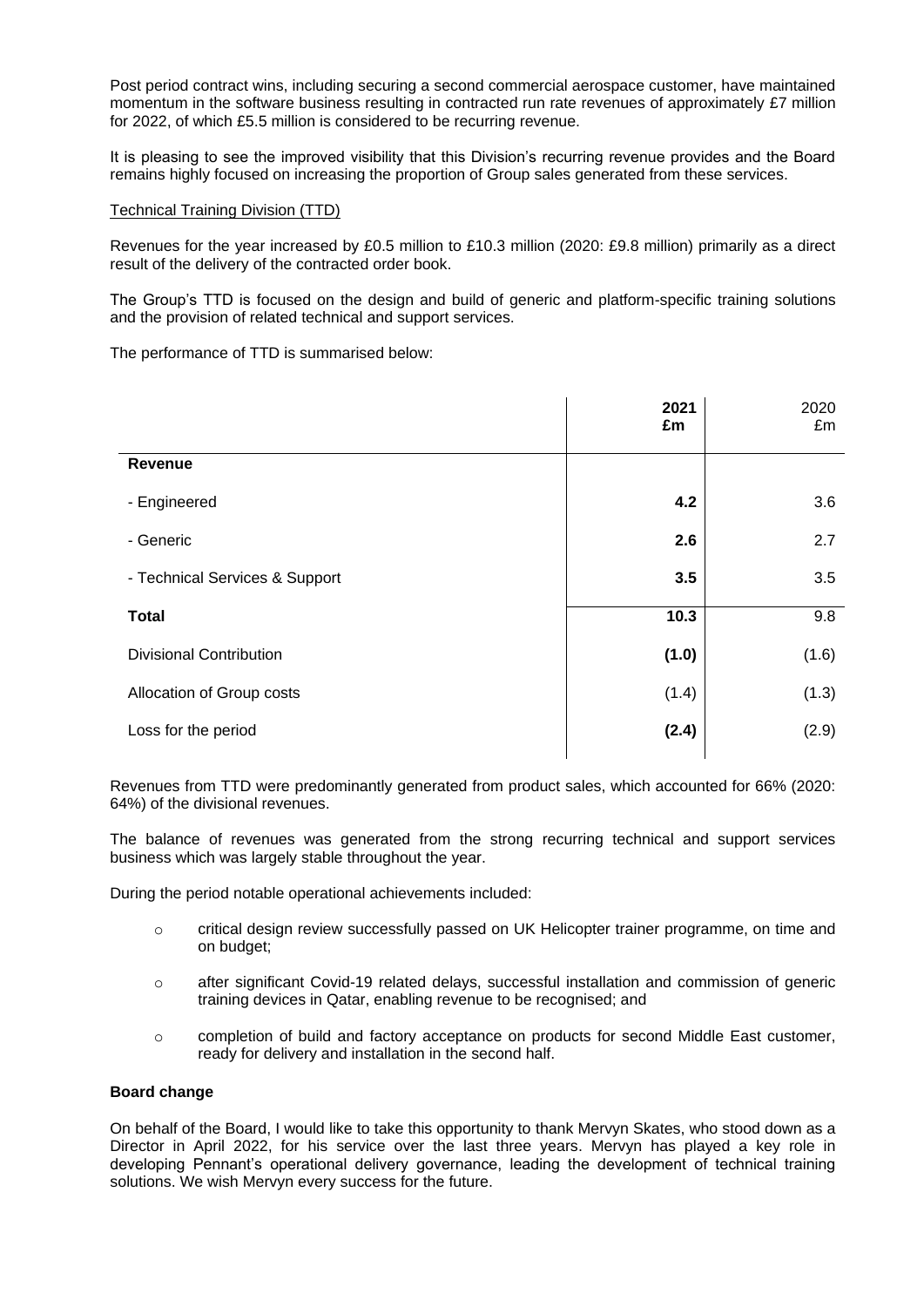# **Post period end**

We have made an excellent start to 2022 in terms of order intake, as already announced. In March, we at long last secured the Major Programme for Boeing Defence United Kingdom Limited – a contact worth £8.8 million over three years with the majority of revenue expected to be recognised in 2023. Work on the contract has commenced and I am pleased to report that the first milestone has just been successfully passed.

Also, in Q1 2022 the Group has secured a USD\$1.8 million contract comprising software licenses with a new customer in the North American commercial aerospace market. Furthermore, we have secured a new contract to supply training software and services worth £250,000 to UK Defence and £200,000 of orders from rail industry customers.

I am also pleased to report that the Board has accepted an offer, subject to contract, in excess of book value for Pennant Court, one of the Group's freehold properties, which is now surplus to requirements due to the shift to hybrid working and the strategic focus on software development activities. The majority of any sales proceeds are expected to be used to repay and reduce existing debt facilities, with a proportion also being retained for working capital purposes.

The operational improvements achieved through the year, together with the post period-end contract wins and our improved contracted order book, provide a firm platform for a successful recovery and growth in the current year.

Philip Walker Group CEO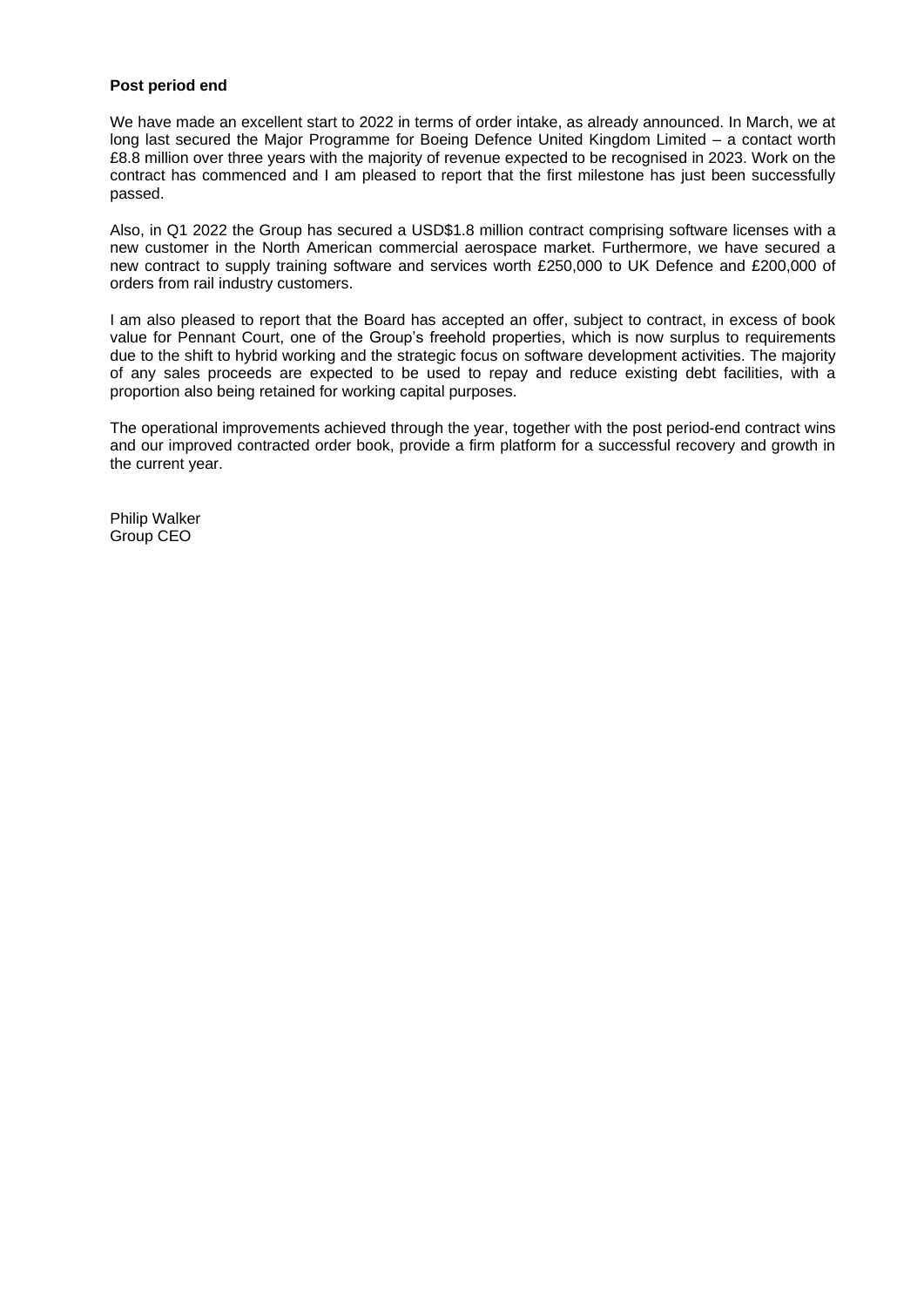# **CONSOLIDATED INCOME STATEMENT FOR THE YEAR ENDED 31 DECEMBER 2021**

|                                                                       | <b>Notes</b>   | 2021     | 2020      |
|-----------------------------------------------------------------------|----------------|----------|-----------|
| <b>Continuing operations</b>                                          |                | £000s    | £000s     |
| Revenue                                                               |                | 15,965   | 15,056    |
| Cost of sales                                                         |                | (11,609) | (10, 676) |
| <b>Gross profit</b>                                                   |                | 4,356    | 4,380     |
| Intangible asset impairment                                           |                |          | (222)     |
| Land and buildings revaluation                                        |                | 117      |           |
| <b>Restructuring expenses</b>                                         |                |          | (541)     |
| Other administration expenses                                         |                | (6,826)  | (7, 156)  |
| Administrative expenses                                               |                | (6,709)  | (7, 919)  |
| Other income                                                          |                | 203      | 525       |
| <b>Operating loss</b>                                                 |                | (2, 150) | (3,014)   |
| Finance costs                                                         |                | (329)    | (125)     |
| <b>Loss before taxation</b>                                           |                | (2, 479) | (3, 139)  |
| <b>Taxation</b>                                                       | $\overline{2}$ | 865      | 513       |
| Loss for the year attributable to the equity<br>holders of the parent |                | (1,614)  | (2,626)   |
| Earnings per share                                                    |                |          |           |
| <b>Basic</b>                                                          |                | (4.41p)  | (7.22p)   |
|                                                                       |                | (4.41p)  | (7.22p)   |
| <b>Diluted</b>                                                        |                |          |           |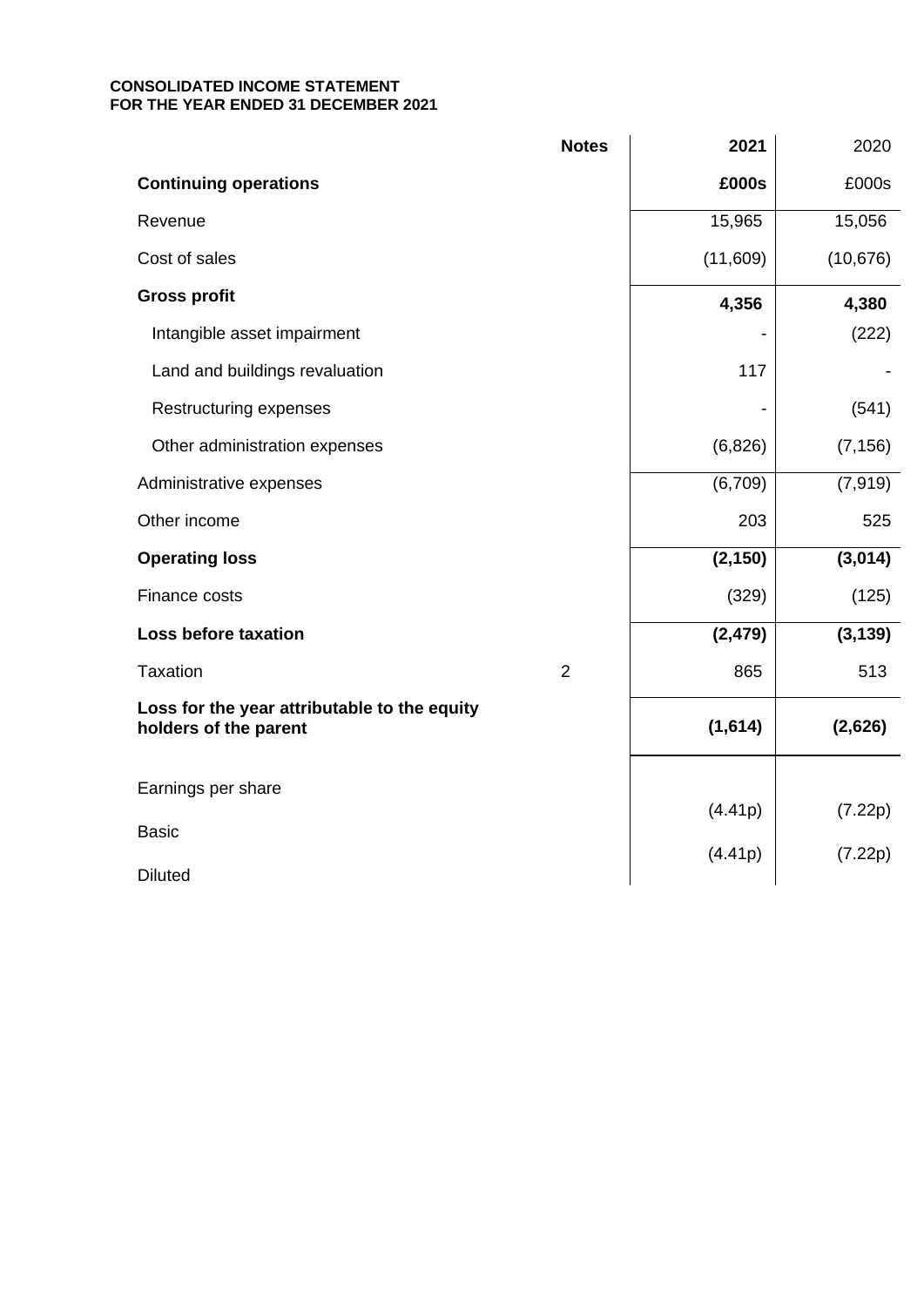# **CONSOLIDATED STATEMENT OF COMPREHENSIVE INCOME FOR THE YEAR ENDED 31 DECEMBER 2021**

|                                                                                                                              | <b>Notes</b> | 2021    | 2020    |
|------------------------------------------------------------------------------------------------------------------------------|--------------|---------|---------|
|                                                                                                                              |              | £000s   | £000s   |
| Loss for the year attributable to the<br>equity holders of the parent<br>Items that may be reclassified to profit or<br>loss |              | (1,614) | (2,626) |
| Exchange differences on translation of<br>foreign operations                                                                 |              | (64)    | 41      |
| Items that will not be reclassified to profit<br>or loss<br>Net revaluation gain                                             |              | 353     |         |
| Deferred tax charge – property, plant<br>and equipment                                                                       |              | (156)   | (18)    |
| comprehensive loss for the<br>Total<br>attributable<br>period<br>to<br>the<br>equity<br>holders of the parent                |              | (1,481) | (2,603) |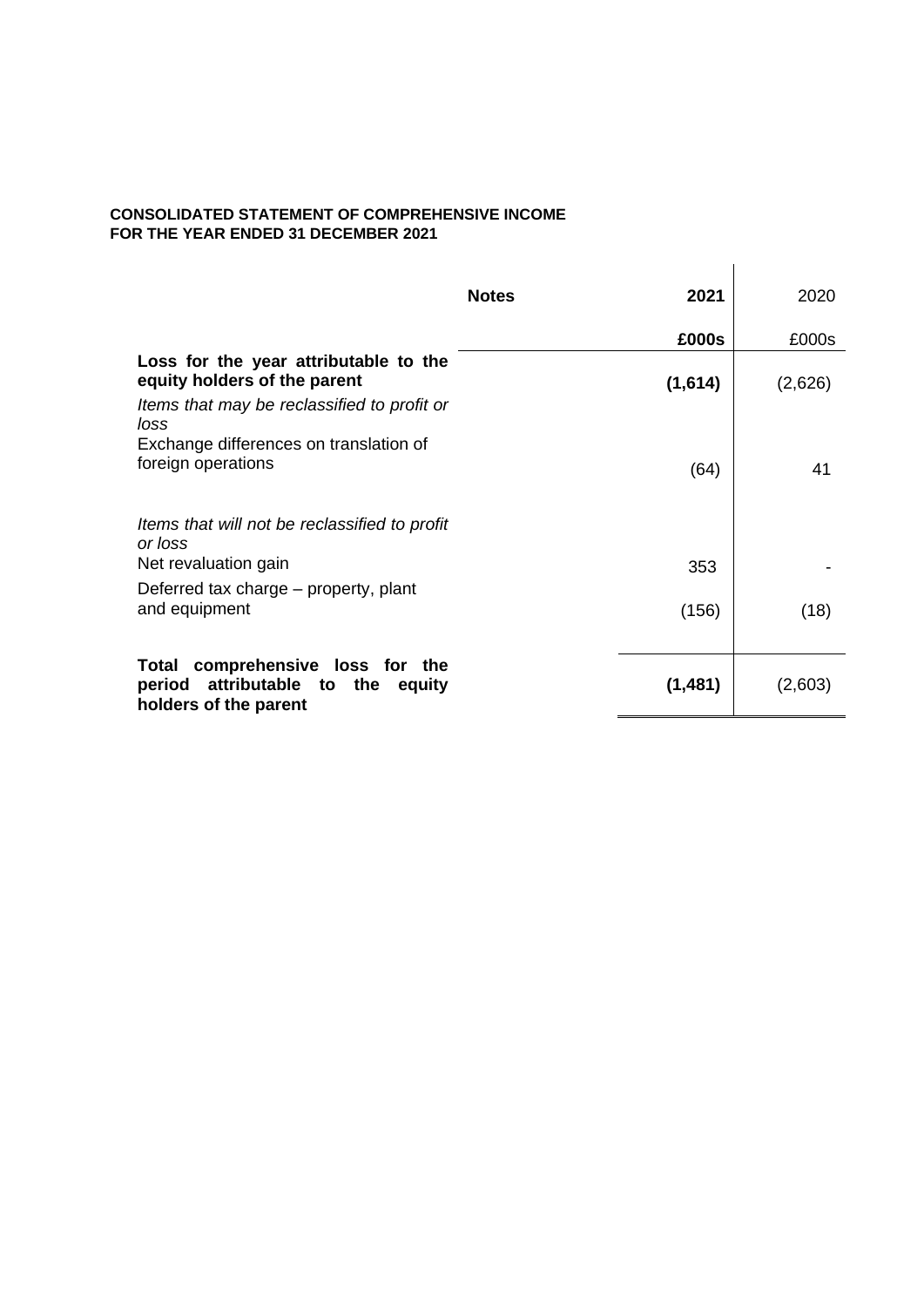# **CONSOLIDATED STATEMENT OF FINANCIAL POSITION AT 31 DECEMBER 2021**

|                                         | <b>Notes</b> | 2021<br>£000s | 2020<br>£000s |
|-----------------------------------------|--------------|---------------|---------------|
| <b>Non-current assets</b>               |              |               |               |
| Goodwill                                |              | 2,403         | 2,428         |
| Other intangible assets                 |              | 5,081         | 5,570         |
| Property, plant and equipment           |              | 6,009         | 5,904         |
| Right-of-use assets                     |              | 661           | 830           |
| Deferred tax assets                     |              | 850           | 91            |
| Total non-current assets                |              | 15,004        | 14,823        |
| <b>Current assets</b>                   |              |               |               |
| Inventories                             |              | 865           | 1,081         |
| Trade and other receivables             |              | 4,528         | 4,884         |
| Corporation tax recoverable             |              | 330           | 533           |
| Cash and cash equivalents               |              | 901           | 1,439         |
| <b>Total current assets</b>             |              | 6,624         | 7,937         |
| <b>Total assets</b>                     |              | 21,628        | 22,760        |
| <b>Current liabilities</b>              |              |               |               |
| Trade and other payables                |              | 3,595         | 4,120         |
| <b>Bank overdraft</b>                   |              | 4,441         | 2,892         |
| <b>Current tax liabilities</b>          |              | 367           | 200           |
| Lease liabilities                       |              | 209           | 193           |
| Deferred consideration on acquisition   |              | 432           | 367           |
| <b>Total current liabilities</b>        |              | 9,044         | 7,772         |
| Net current assets / (liabilities)      |              | (2, 420)      | 165           |
| <b>Non-current liabilities</b>          |              |               |               |
| Lease liabilities                       |              | 529           | 720           |
| Deferred tax liabilities                |              |               | 192           |
| <b>Warranty provisions</b>              |              | 122           | 122           |
| Contingent consideration on acquisition |              | 789           | 1,421         |
| <b>Total non-current liabilities</b>    |              | 1,440         | 2,455         |
| <b>Total liabilities</b>                |              | 10,484        | 10,227        |
| <b>Net assets</b>                       |              | 11,144        | 12,533        |
| <b>Equity</b>                           |              |               |               |
| Share capital                           |              | 1,832         | 1,822         |
| Share premium account                   |              | 5,345         | 5,295         |
| Capital redemption reserve              |              | 200           | 200           |
| Retained earnings                       |              | 2,687         | 4,243         |
| <b>Translation reserve</b>              |              | 226           | 290           |
| <b>Revaluation reserve</b>              |              | 854           | 683           |
| <b>Total equity</b>                     |              | 11,144        | 12,533        |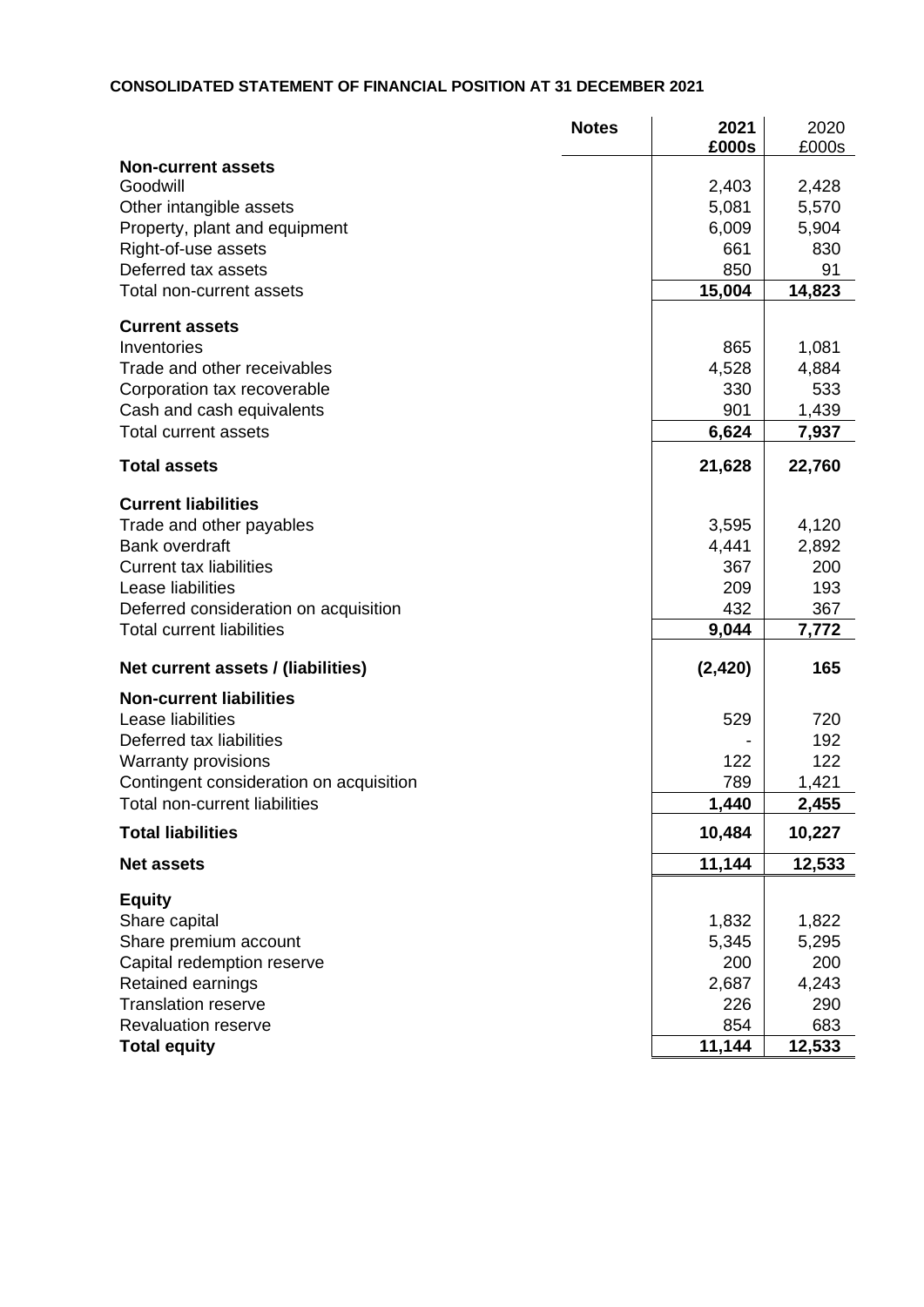# **CONSOLIDATED STATEMENT OF CHANGES IN EQUITY FOR THE YEAR ENDED 31 DECEMBER 2021**

|                                        | <b>Share</b><br>capital | <b>Share</b><br>Premium | Capital<br>redemption<br>reserve | <b>Retained</b><br>earnings | <b>Translation</b><br>reserve | <b>Revaluation</b><br>reserve | <b>Total</b><br>equity |
|----------------------------------------|-------------------------|-------------------------|----------------------------------|-----------------------------|-------------------------------|-------------------------------|------------------------|
|                                        | £000s                   | £000s                   | £000s                            | £000s                       | £000s                         | £000s                         | £000s                  |
| At 1 January 2020                      | 1,806                   | 5,100                   | 200                              | 6,759                       | 249                           | 730                           | 14,844                 |
| (Loss) for the year                    |                         | $\overline{a}$          | $\overline{\phantom{a}}$         | (2,626)                     |                               |                               | (2,626)                |
| Other comprehensive income             |                         |                         |                                  |                             | 41                            | (18)                          | 23                     |
| Total comprehensive income             | 1,806                   | 5,100                   | 200                              | 4,133                       | 290                           | 712                           | 12,241                 |
| Issue of new ordinary shares           | 16                      | 195                     |                                  | $\blacksquare$              | $\blacksquare$                | ۰                             | 211                    |
| Recognition of share based<br>payment  |                         | ä,                      |                                  | 81                          |                               |                               | 81                     |
| Transfer from revaluation reserve      |                         |                         | $\blacksquare$                   | 29                          |                               | (29)                          |                        |
| At 31 December 2020                    | 1,822                   | 5,295                   | 200                              | 4,243                       | 290                           | 683                           | 12,533                 |
|                                        |                         |                         |                                  |                             |                               |                               |                        |
| (Loss) for the year                    |                         |                         |                                  | (1,614)                     |                               |                               | (1,614)                |
| Other comprehensive income /<br>(loss) |                         |                         |                                  |                             | (64)                          | 197                           | 133                    |

| At 31 December 2021                   | 1,832                    | 5,345 | 200 | 2,687 | 226  | 854  | 11,144 |
|---------------------------------------|--------------------------|-------|-----|-------|------|------|--------|
| Transfer from revaluation reserve     | $\overline{\phantom{0}}$ | ٠     |     | 26    | ۰    | (26) |        |
| Recognition of share based<br>payment |                          | ۰     |     | 32    |      |      | 32     |
| Issue of new ordinary shares          | 10                       | 50    |     |       |      |      | 60     |
| Total comprehensive income            | 1,822                    | 5,295 | 200 | 2,629 | 226  | 880  | 11,052 |
| (loss)                                | -                        | -     | -   |       | (64) | 197  | 133    |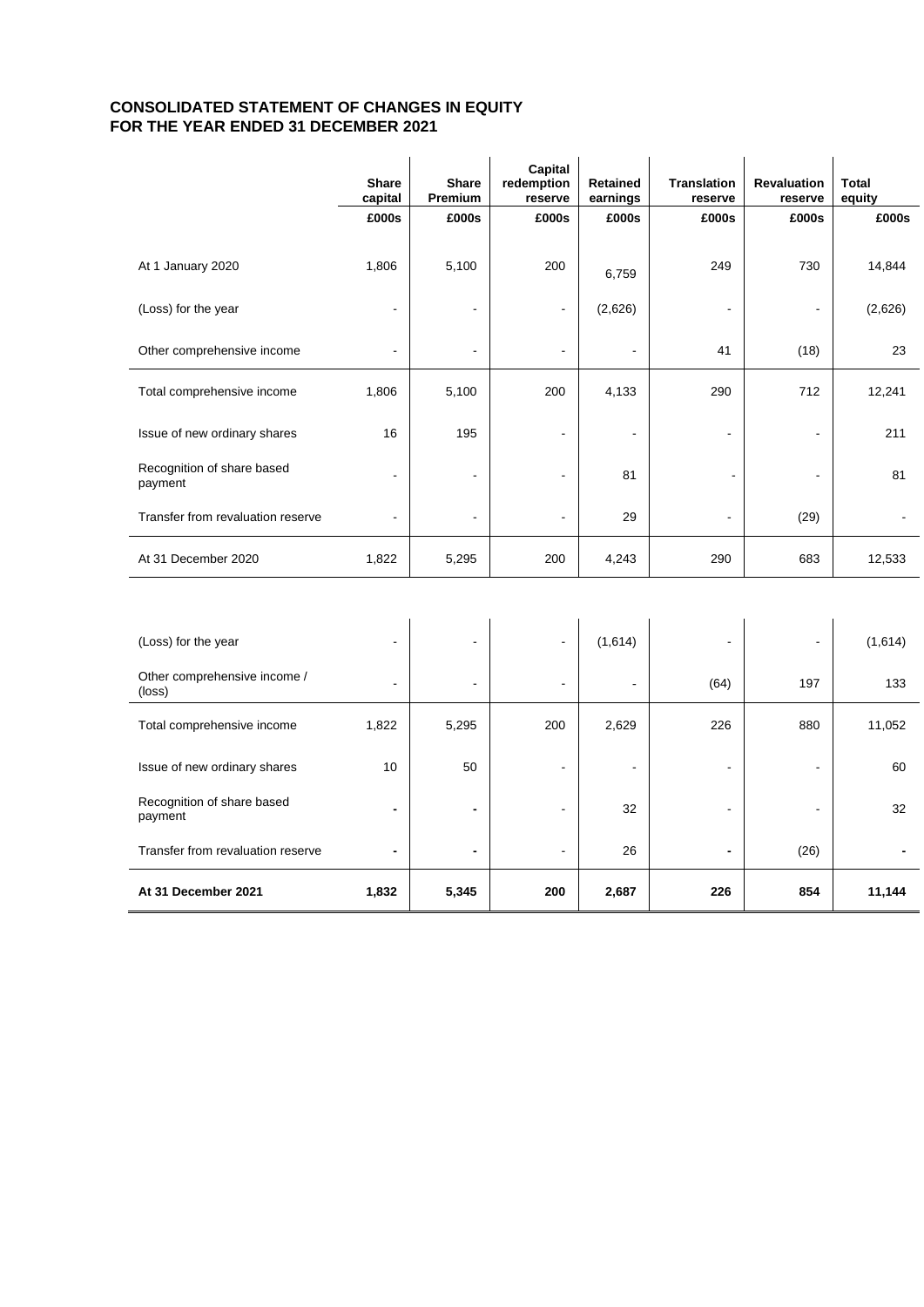# **CONSOLIDATED STATEMENT OF CASH FLOWS FOR THE YEAR ENDED 31 DECEMBER 2021**

|                                                    | <b>Notes</b><br>2021 | 2020     |
|----------------------------------------------------|----------------------|----------|
|                                                    | £000s                | £000s    |
|                                                    |                      |          |
| Net cash from operations                           | (127)                | 3,145    |
|                                                    |                      |          |
| <b>Investing activities</b>                        |                      |          |
| Payment for acquisition of subsidiary, net of cash |                      |          |
| acquired                                           | (549)                | (791)    |
| Purchase of intangible assets                      | (966)                | (1,283)  |
| Purchase of property, plant and equipment          | (134)                | (118)    |
| Proceeds from disposal of property, plant and      |                      |          |
| equipment                                          | 22                   |          |
| Net cash used in investing activities              | (1,627)              | (2, 192) |
|                                                    |                      |          |
| <b>Financing activities</b>                        |                      |          |
| Proceeds from issue of ordinary shares             | 60                   | 45       |
| Repayment of lease liabilities                     | (309)                | (277)    |
| Net cash from financing activities                 | (249)                | (232)    |
|                                                    |                      |          |
| Net (decrease)/increase in cash and cash           | (2,003)              | 721      |
| equivalents                                        |                      |          |
|                                                    |                      |          |
| Cash and cash equivalents at beginning of year     | (1, 453)             | (2, 242) |
|                                                    |                      |          |
| Effect of foreign exchange rates                   | (84)                 | 68       |
|                                                    |                      |          |
| Cash and cash equivalents at end of year           | (3, 540)             | (1, 453) |